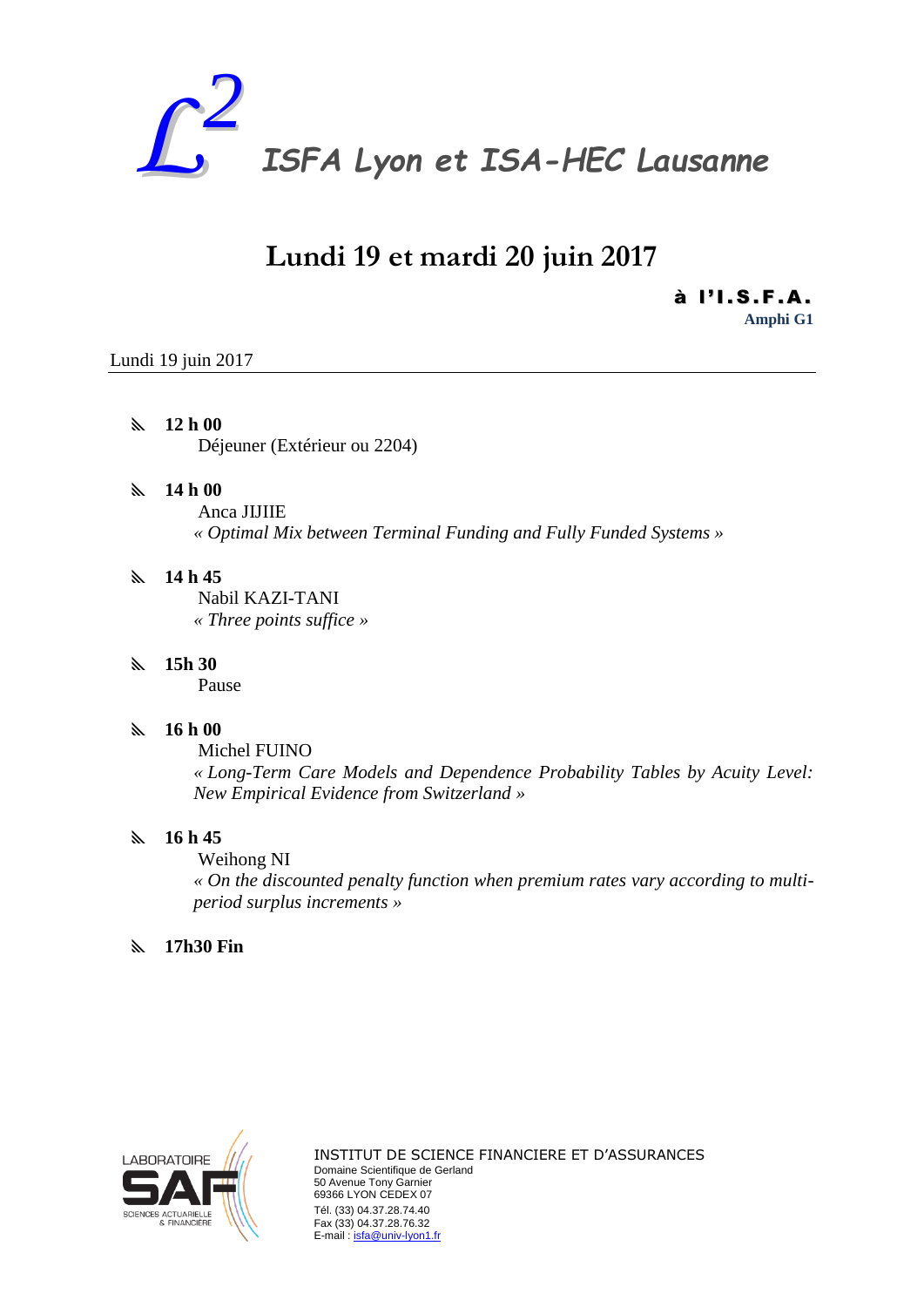

#### Mardi 20 juin 2017

#### **9 h 00**

Accueil café (Hall)

# **9 h 30**

Quentin GUIBERT

*« R package SimBEL: Calculate the best estimate in life insurance with Monte-Carlo techniques »*

# **10 h 15**

Maïssa TAMRAZ *« Some mathematical aspects of price optimisation »*

# **10 h 45**

Arian CANI *« On randomized reinsurance contracts »*

# **11 h 15**

Pause café (Hall)

#### **11 h 45**

Claire MOUMINOUX

*« Experimental evidence on Insurance Demand with Multiple Distribution Channels »*

# **12 h 15**

Maximilien BAUDRY

*« Kaggle competition Quora: Winning solution »*

#### **12 h 45**

Déjeuner (Extérieur ou 2204)

#### **14 h 15**

Eleni VATAMIDOU *« Approximations and error bounds for risk measures »*

#### **14 h 45**

Pierrick PIETTE *« Mortality rates forecasting with high-dimensional Vecteur-AutoRegression »*

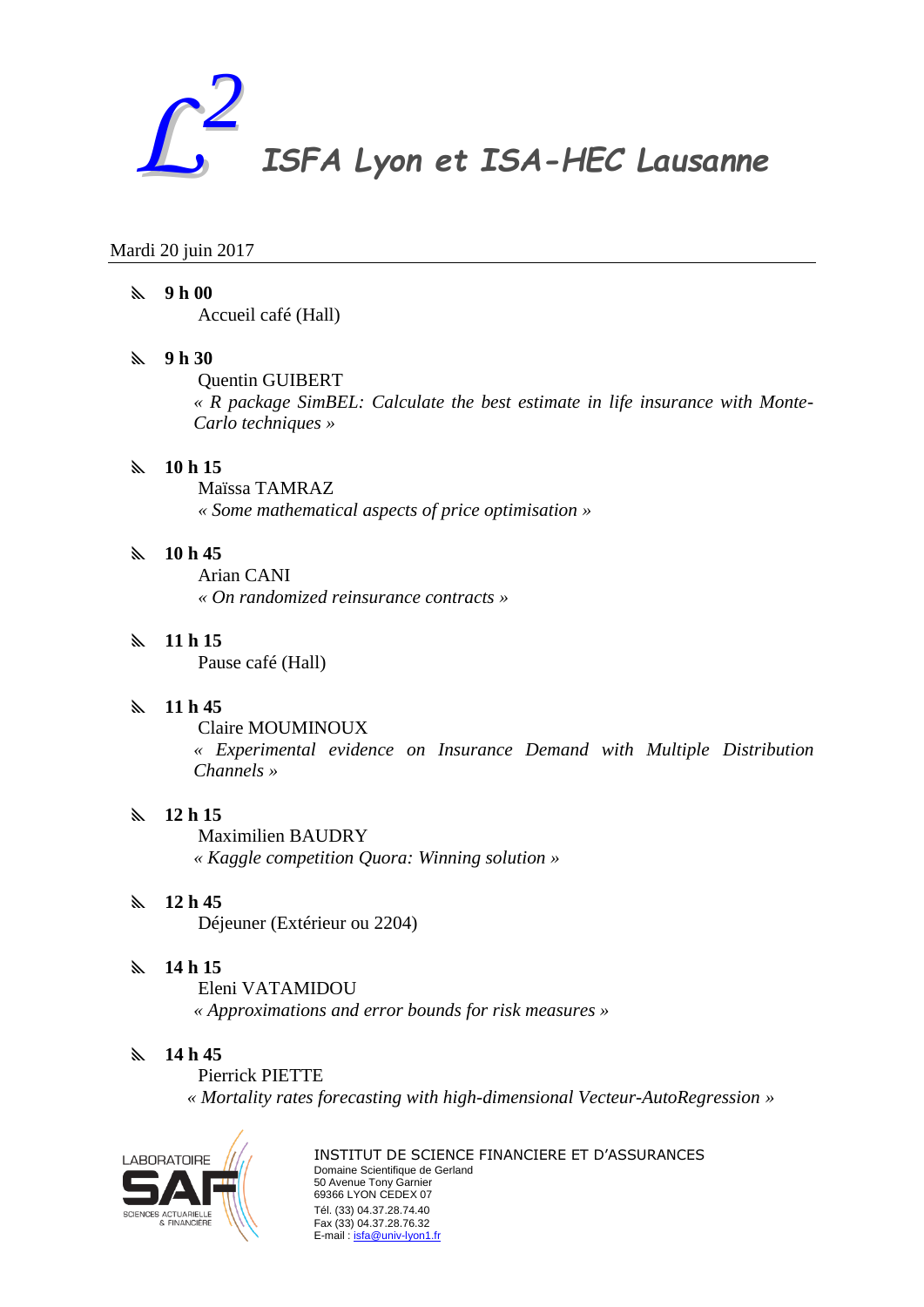

**15 h 15**

Laura GAY

*« Parameter estimation for an Ornstein-Uhlenbeck process »*

**15h45 Café et discussions**

# **ABSTRACTS**

Speaker : Anca JIJIIE (Université de Lausanne)

Title : « Optimal Mix between Terminal Funding and Fully Funded Systems»

Abstract : The current trend within the public pension funds in Switzerland is to pass from a mixed system (combining a terminal funding component and a fully funded component) to a fully funded one, even with the interest rates falling considerably in the last few years. One question that arises is what would be the optimal for the retired cohorts: having a pure terminal funding system, a pure funded system or rather a mix between the two? This paper attempts to answer this exact question, by allowing the total contribution paid by individuals to be divided between the two types of systems, such that, under given constraints, the social planner's welfare function is maximised. We show that the optimal mix depends greatly on the choice of the discount factor of future generations, as well as on the risk aversion coefficient of pensioners. Under certain combinations of parameters, a pure system, be it terminal funding or fully funded, is not optimal anymore. Instead, it is preferable to keep a percentage  $2(0; 1)$  in the terminal funding system and assign the rest of 1 to the fully funded component.

Speaker : Quentin GUIBERT (LoLitA – SAF, Université Lyon 1)

Title : « R package SimBEL: Calculate the best estimate in life insurance with Monte-Carlo techniques »

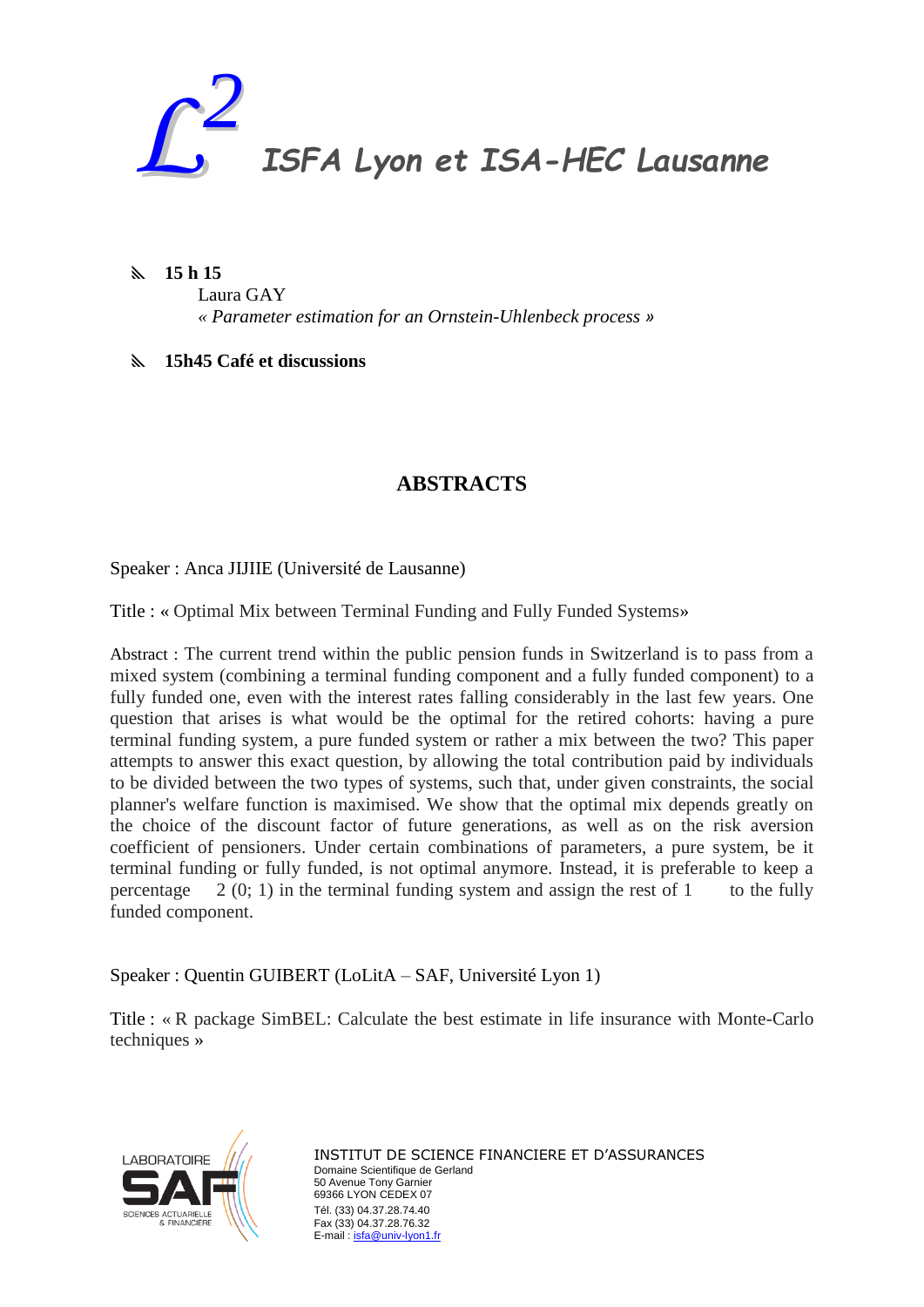

Abstract : Under the Solvency II regime, the market-consistent value of life insurance liabilities is determined by calculating a best estimate as the expected present value of future payments generated by insurance contracts. This calculation considers financial options and guarantees included in the insurance obligations, and future management actions. In particular, the profit sharing mechanism of the insurance portfolio is one of the key elements of this modeling. However, developing a valuation approach for this purpose is difficult as this requires specific models for a joint projection of assets and liabilities, including lots of management and contractual rules. We propose the SimBEL package in R for the valuation and the analysis of the best estimate related to a portfolio of euro-denominated savings contracts with profit participation, which are the most common product on the French insurance market. This package uses Monte-Carlo simulation techniques and covers the main steps of the analysis of a such valuation model, in a manner similar to commercial software commonly used by actuaries. It requires providing insurance data and the output of an economic scenario generator with a standard data format, and can be used to compute the main shocks defined by the standard formula, as it includes functions dedicated to data preparation for this purpose. This presentation aims to describe the framework behind this package, its usage and some implementation details.

Speaker : Michel FUINO (Université de Lausanne)

Title : « Long-Term Care Models and Dependence Probability Tables by Acuity Level: New Empirical Evidence from Switzerland »

Abstract : Due to the demographic changes and population aging occurring in many countries, the financing of long-term care (LTC) poses a systemic threat. The scarcity of knowledge about the probability of an elderly person needing help with activities of daily living has hindered the development of insurance solutions that complement existing social systems. In this pa- per, we consider two models: a frailty level model that studies the evolution of a dependent person through mild, moderate and severe dependency states to death and a type of care model that distinguishes between care received at home and care received in an institution. We develop and interpret the expressions for the state- and time-dependent transition probabilities in a semi-Markov framework. Then, we empirically assess these probabilities using a novel longitudinal dataset covering all LTC needs in Switzerland over a 20-year period. As a key result, we are the first to derive dependence probability tables by acuity level, gender and age for the Swiss population. We discuss significant differences in the transition probabilities by gender, age and duration. Using sociodemographic covariates,

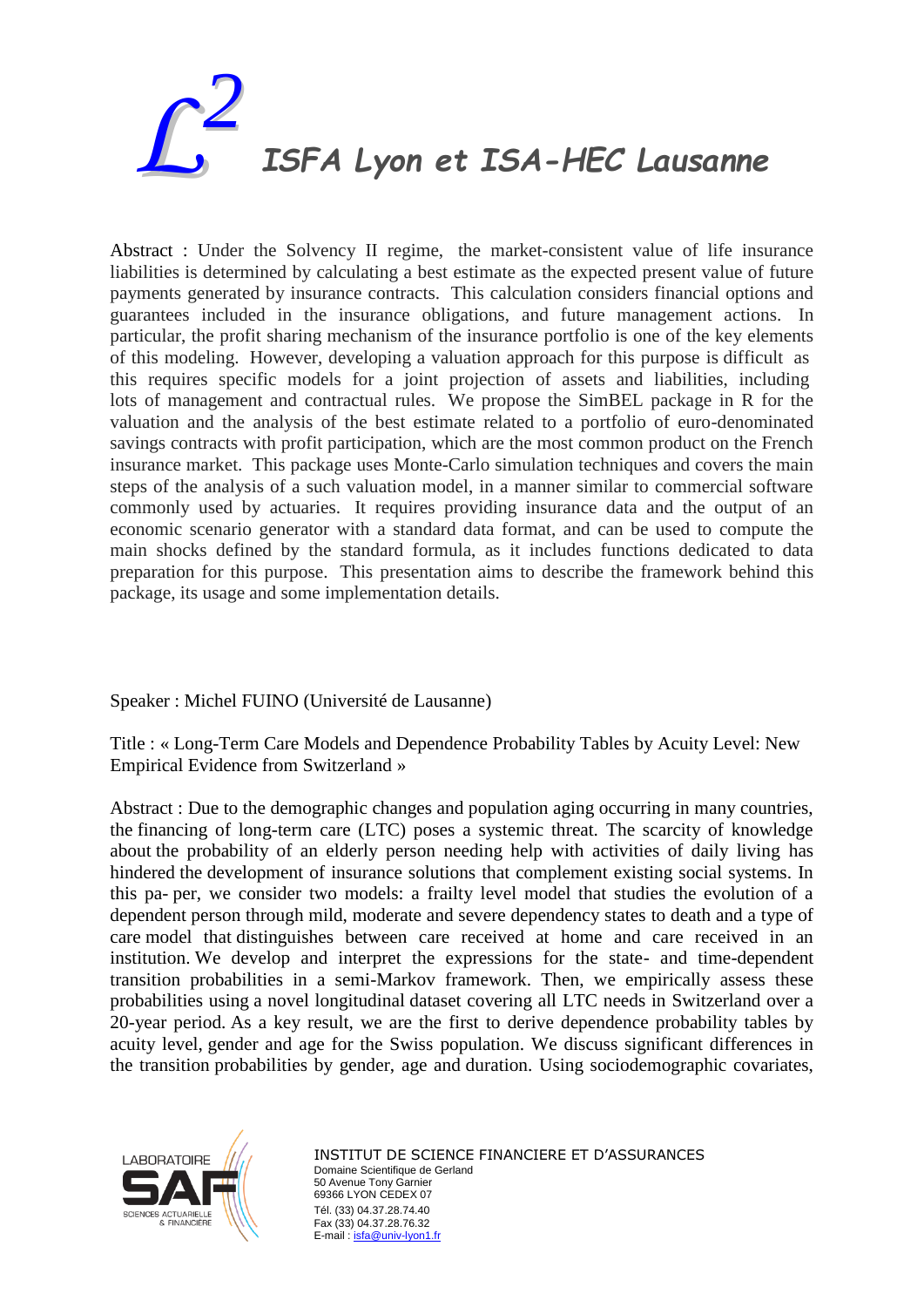

we reveal the importance of household composition and geographical region of residence for selected transitions.

Speaker : Weihong NI (University of Hong Kong)

Title : « On the discounted penalty function when premium rates vary according to multiperiod surplus increments »

Abstract : We work with the discounted penalty function for a dependent risk model. When the risk surplus process is observed at random periods, we let premium rates vary according to the levels of increments over the past observation intervals. This paper first generalises the results in [2] when the random review times are Erlang (n) distributed. Then instead of simply considering the signs of increments, we extend the dependence based on specified intervals of surplus increments. We also analyse the situation when increments observed in multiple past observation periods affect premium rates. Gerber-Shiu functions under different states represent the process starting with various premium rates. They are derived via a system of integral equations. Through directly applying results obtained in [1], we compute the Gerber-Shiu functions explicitly.

Speaker : Nabil KAZI-TANI (ISFA – SAF, Université Lyon 1)

Title : « Three points suffice »

Abstract : We consider the problem of optimally stopping a continuous-time Markov process with a stopping time satisfying a given expectation constraint. We first reformulate the problem as a linear optimization problem, over a set of probability measures satisfying some moment constraints. To do so, we extend the balayage approach of Chacon and Walsh to the Skorokhod embedding problem for general Markov processes. This also allows us to reduce the optimization over a set of atomic measures. Our main result is the following: it is sufficient to consider stopping times such that the stopped process has a law that is a weighted sum of 3 Dirac measures. In other words: stopping at three points is enough. Several examples will illustrate that result.

This is a joint work with Stefan Ankirchner (University of Jena), Maike Klein (University of Jena) and Thomas Kruse (University of Duisburg-Essen).

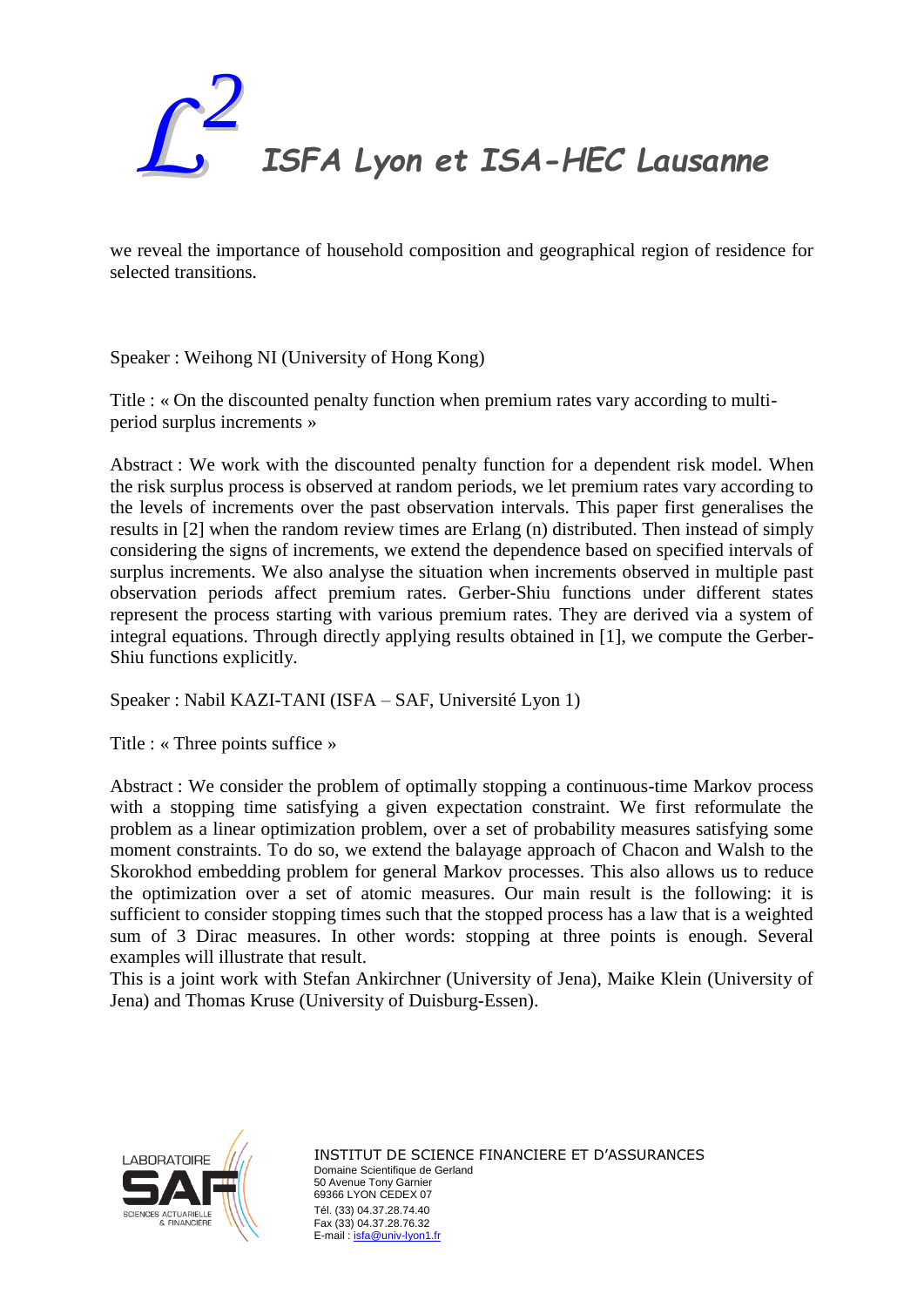

Speaker : Maïssa TAMRAZ (Université de Lausanne)

Title : « Some mathematical aspects of price optimisation. »

Abstract : Calculation of an optimal tariff is a principal challenge for pricing actuaries. In this contribution we are concerned with the renewal insurance business discussing various mathematical aspects of calculation of an optimal renewal tariff. Our motivation comes from two important actuarial tasks, namely a) construction of an optimal renewal tariff subject to business and technical constraints, and b) determination of an optimal allocation of certain premium loadings. We consider both continuous and discrete optimisation and then present several algorithmic suboptimal solutions. Additionally, we explore some simulation techniques. Several illustrative examples show both the complexity and the importance of the optimisation approach.

Speaker : Arian CANI (Université de Lausanne)

Title : « On randomized reinsurance contracts »

Abstract : The design of optimal reinsurance treaties is a classical problem in risk theory. The identified optimality results are then typically based on a deterministic reinsurance rule. In the framework of a one-year reinsurance model including regulatory solvency constraints and the associated cost of capital, in this paper we propose a randomized stop-loss reinsurance strategy and investigate the effects of randomizing on the expected profit after reinsurance. We provide an analytical characterization of the resulting optimal stop-loss retention level. The proposed randomized strategy turns out to outperform the classical deterministic strategy in a number of cases.

Speaker : Claire MOUMINOUX (ISFA – SAF, Université Lyon 1)

Title : « Obfuscation and Trust: Experimental evidence on Insurance Demand with Multiple Distribution Channels »

Abstract : This paper aims at shedding light on the dilemma of the insurance consumer: should she is self-confident facing an important set of insurance policies or rather trust an intermediary who assists her decision making, according to different decision designs based on different distribution channels with different information frames. The results show that trust level is the main determinant of distribution channel choices while the obfuscation of

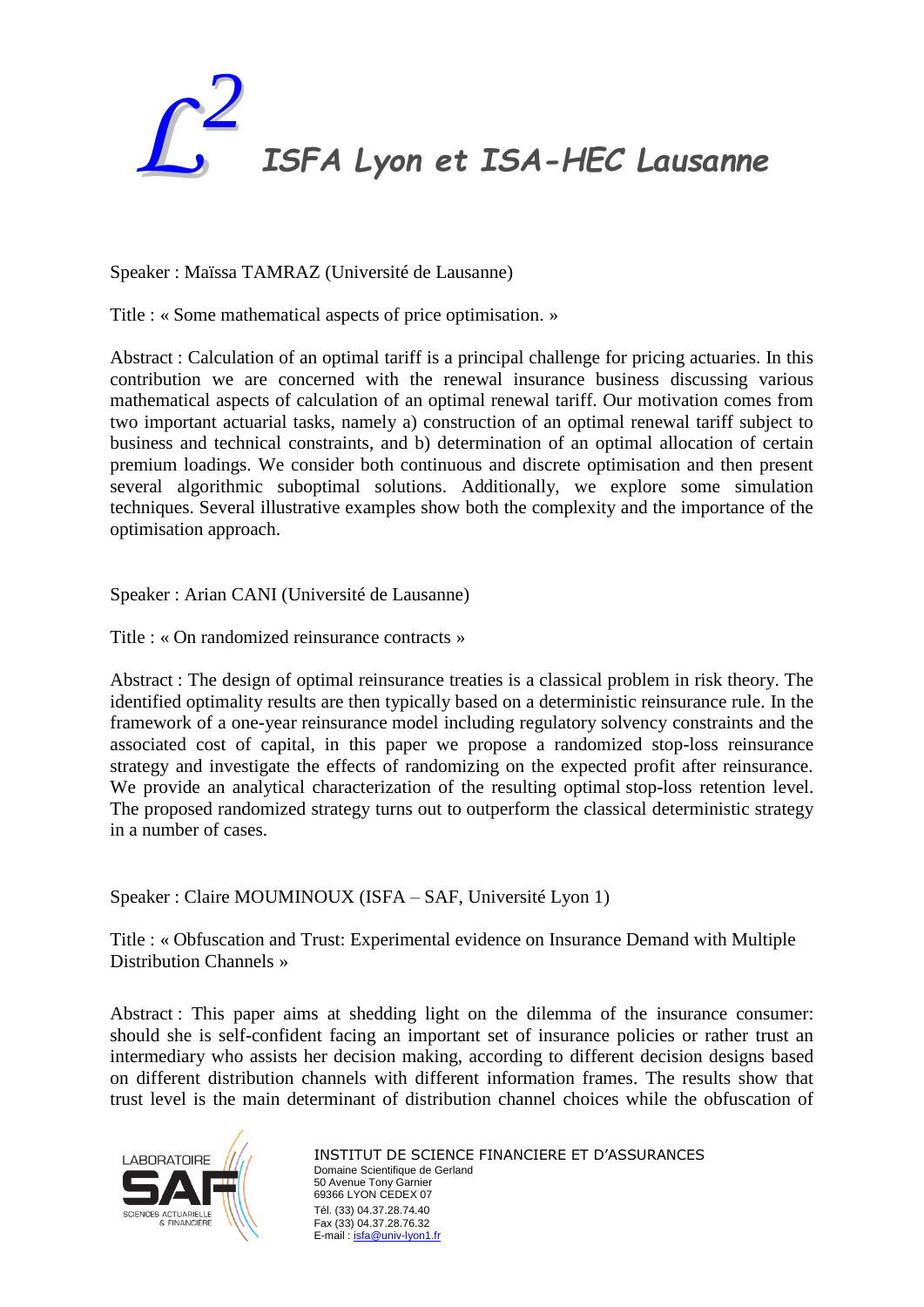

information is a main inefficiency source of the decision making particularly determinant on the insurance characteristics of contracts chosen by consumers.

Speaker : Maximilien BAUDRY (ISFA – SAF, Université Lyon 1)

Title : « Kaggle competition Quora: Winning solution »

Abstract : Kaggle and Quora recently hosted a prediction competition which gathtered more than 3300 teams. The aim was to predict if question pairs are duplicated or not. Working on such a problematic need specific tools to make statistics on text, such as NLP (Neuro Linguistic Programming), Deep Learning with state of the art architectures, and graphical features. This competition's winners presents their solution and the tools they used to make such a performance.

Speaker : Eleni VATAMIDOU (Université de Lausanne)

Title : « Approximations and error bounds for risk measures »

Abstract : A compromise between tractability and accuracy typically comes along with the formulation of models for insurance risk. Explicit formulas for particular quantities of interest are available for certain simple models, but in many cases, the latter build on the assumption that random variables (e.g. claim sizes in the insurance context) have exponentially bounded tails. However, heavy-tailed models turn out to be better descriptors of the observed behaviour because light-tailed models often under-estimate significantly the occurrence of large losses. Such heavy-tailed risk models are in principle much harder to analyse, and analytical formulas are commonly obtained for very simple examples. In this context, approximations can be a helpful tool, but assessing the accuracy of such approximations is crucial for their applicability. Using as a vehicle the classical Cramér-Lundberg model, I will demonstrate in this talk how to derive accurate approximations for ruin probabilities and their accompanying error bounds. These approximations are constructed on the basis of phase-type distributions and their main characteristics are outlined. Finally, generalisations of these techniques are discussed for more general Lévy processes and their associated performance measures.

Speaker : Pierrick PIETTE (ISFA – SAF, Université Lyon 1)

Title : « Mortality rates forecasting with high-dimensional Vecteur-AutoRegression »